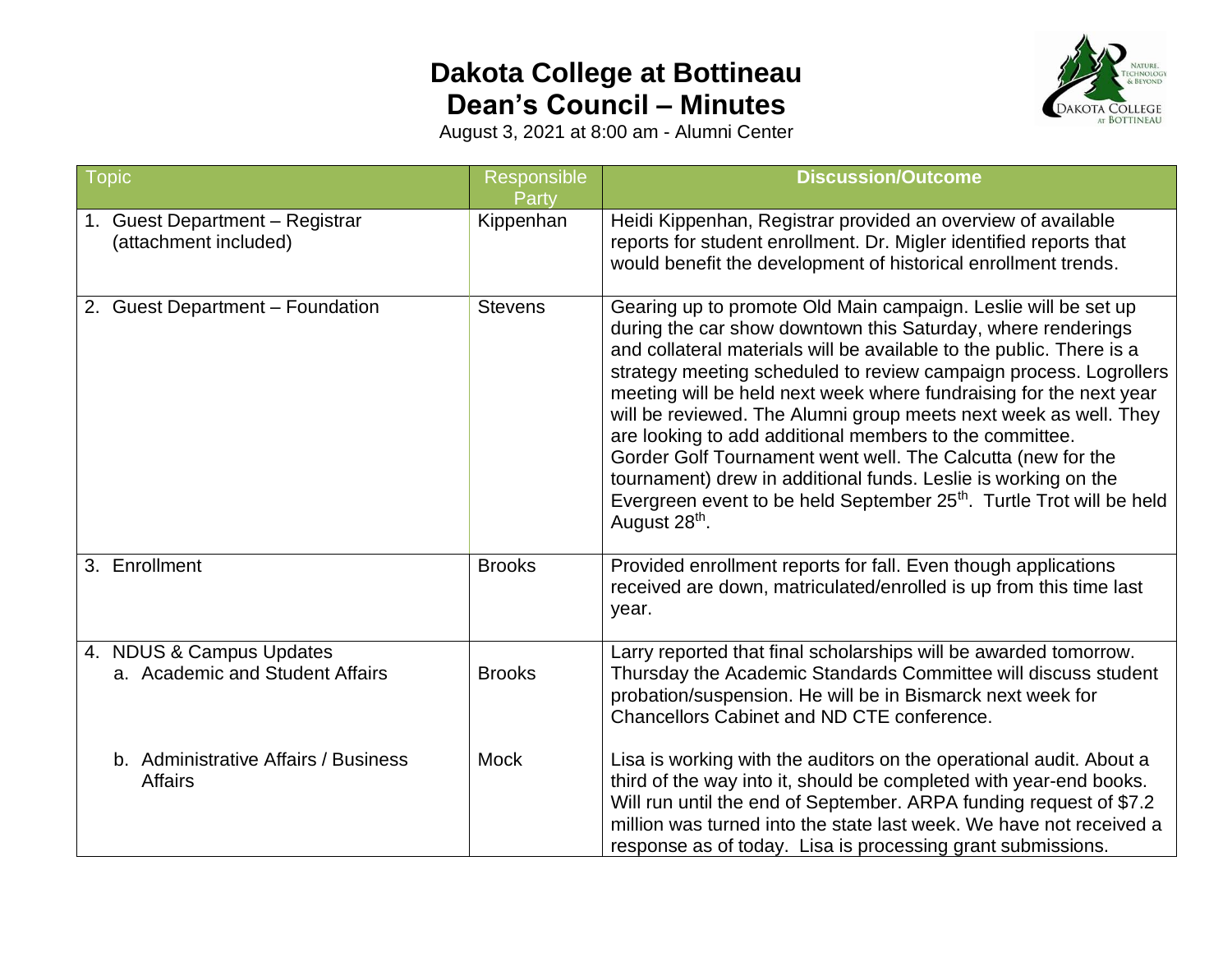## **Dakota College at Bottineau Dean's Council – Minutes**



| c. Distance Education Council/Distance<br>Ed and Academic Support Services | O'Toole          | Kayla has finalized signage for the Academic Atrium. It is<br>scheduled to be installed prior to school starting. The cubicles are<br>scheduled to arrive August 10-11 and will be set up for library study<br>rooms and work stations for Distance Ed. An open house will be<br>held during in-service week. Kelcee Johnson, Distance Ed Admin<br>Assistant started this week. Fitness passes are now available.<br>There are 246 registered students taking at least one online class<br>so far. There is paperwork for 288 students received so far. We<br>are on track at the same as last year at this time. Kayla is getting<br>requests from schools to come out to help with registration this<br>August.<br>Kayla is attending the ND CTE conference in Bismarck Monday-<br>Wednesday and move into the new office area Thursday-Friday<br>into their new area. |
|----------------------------------------------------------------------------|------------------|--------------------------------------------------------------------------------------------------------------------------------------------------------------------------------------------------------------------------------------------------------------------------------------------------------------------------------------------------------------------------------------------------------------------------------------------------------------------------------------------------------------------------------------------------------------------------------------------------------------------------------------------------------------------------------------------------------------------------------------------------------------------------------------------------------------------------------------------------------------------------|
| d. Public Affairs Council                                                  | Hageness         | News release will go out this week from the Turtle Mountain Band<br>of Chippewa tour they had a few weeks ago. Working on a<br>community welcome for the students to be held August 23 <sup>rd</sup> . New<br>faculty-staff orientation invites will be sent tomorrow. Will meet with<br>Margie next week to lay out the new year campaign.                                                                                                                                                                                                                                                                                                                                                                                                                                                                                                                              |
| e. Athletics<br>Chancellor's Cabinet / Dean's Update                       | Gorder<br>Migler | Corey reported the volleyball student athletes arrived on campus<br>yesterday. Working with athletic conference to see what their<br>COVID precaution recommends will be this fall. Karl Sorby is on<br>campus now full time. Reed and Val are back on campus this<br>week. Will be reviewing game day management process.<br>Dr. Migler will be out of the office next week Monday-Wednesday.<br>Dean's Council meeting will not be held next week. Larry will<br>represent DCB at Chancellor's Cabinet next week. A potluck picnic<br>and tour of the dining center will be held during in-service week.<br>New Thatcher Hall custodian, Kenneth Brown started this week in<br>Physical Plant. Chris and Dr. Migler are working with a consultant<br>on EPA grant details.                                                                                             |